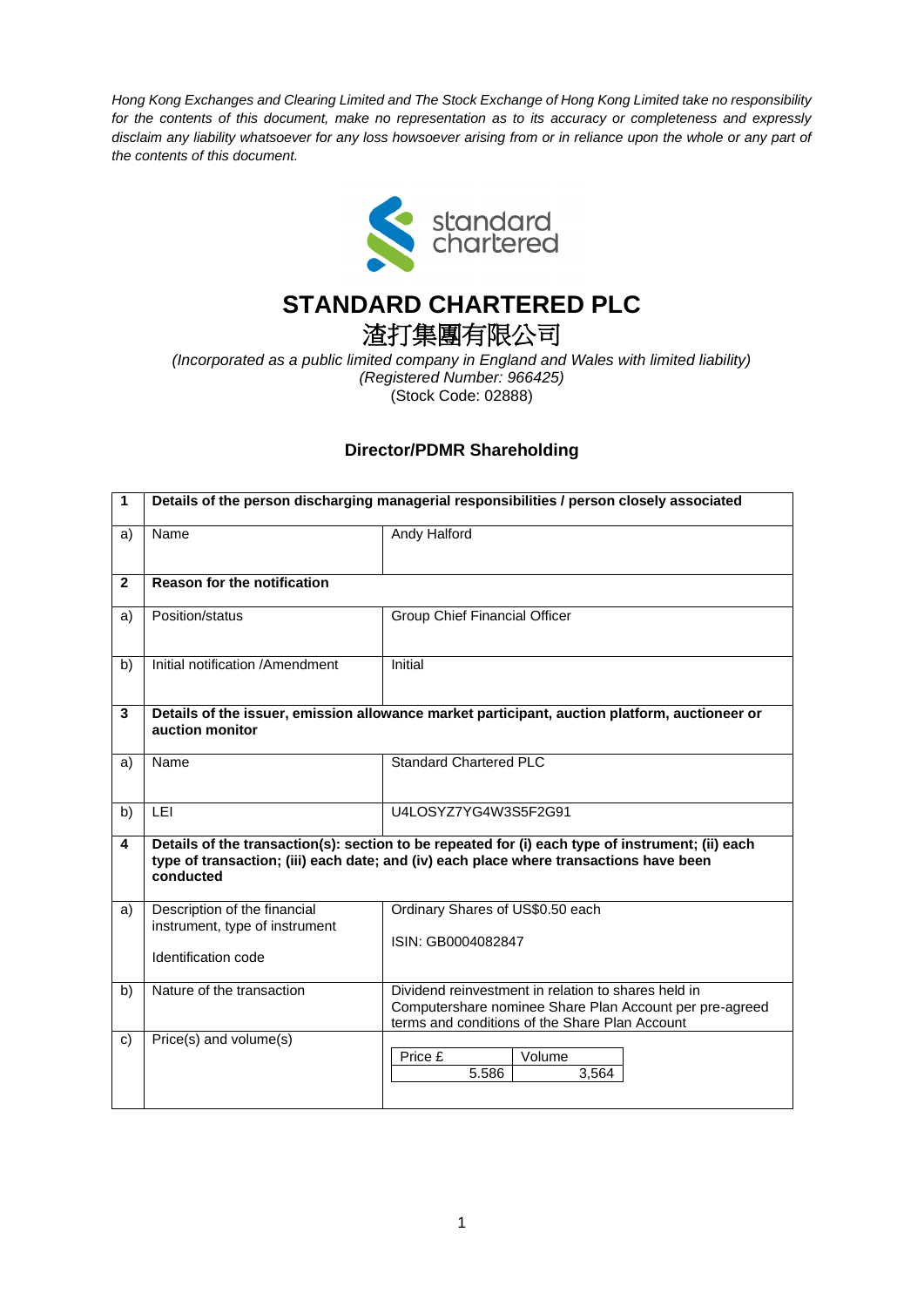| d) | Aggregated information   |                                   |        |  |
|----|--------------------------|-----------------------------------|--------|--|
|    |                          | Price £                           | Volume |  |
|    | - Aggregated volume      | 5.586                             | 3,564  |  |
|    | - Price                  |                                   |        |  |
| e) | Date of the transaction  | 12 May 2022                       |        |  |
| f  | Place of the transaction | <b>XLON London Stock Exchange</b> |        |  |

| 1            | Details of the person discharging managerial responsibilities / person closely associated                        |                                                                                                                                                                                            |
|--------------|------------------------------------------------------------------------------------------------------------------|--------------------------------------------------------------------------------------------------------------------------------------------------------------------------------------------|
| a)           | Name                                                                                                             | <b>Benjamin Hung</b>                                                                                                                                                                       |
| $\mathbf{2}$ | <b>Reason for the notification</b>                                                                               |                                                                                                                                                                                            |
| a)           | Position/status                                                                                                  | CEO, Asia                                                                                                                                                                                  |
| b)           | Initial notification /Amendment                                                                                  | Initial                                                                                                                                                                                    |
| 3            | Details of the issuer, emission allowance market participant, auction platform, auctioneer or<br>auction monitor |                                                                                                                                                                                            |
| a)           | Name                                                                                                             | <b>Standard Chartered PLC</b>                                                                                                                                                              |
| b)           | <b>LEI</b>                                                                                                       | U4LOSYZ7YG4W3S5F2G91                                                                                                                                                                       |
| 4            | conducted                                                                                                        | Details of the transaction(s): section to be repeated for (i) each type of instrument; (ii) each<br>type of transaction; (iii) each date; and (iv) each place where transactions have been |
| a)           | Description of the financial<br>instrument, type of instrument                                                   | Ordinary Shares of US\$0.50 each                                                                                                                                                           |
|              | Identification code                                                                                              | ISIN: GB0004082847                                                                                                                                                                         |
| b)           | Nature of the transaction                                                                                        | Dividend reinvestment in relation to shares held in<br>Computershare nominee Share Plan Account per pre-agreed<br>terms and conditions of the Share Plan Account                           |
| c)           | Price(s) and volume(s)                                                                                           | Price £<br>Volume<br>5.586<br>4,294                                                                                                                                                        |
| d)           | Aggregated information                                                                                           | Price £<br>Volume                                                                                                                                                                          |
|              | - Aggregated volume                                                                                              | 5.586<br>4.294                                                                                                                                                                             |
|              | - Price                                                                                                          |                                                                                                                                                                                            |
| e)           | Date of the transaction                                                                                          | 12 May 2022                                                                                                                                                                                |
| f)           | Place of the transaction                                                                                         | XLON London Stock Exchange                                                                                                                                                                 |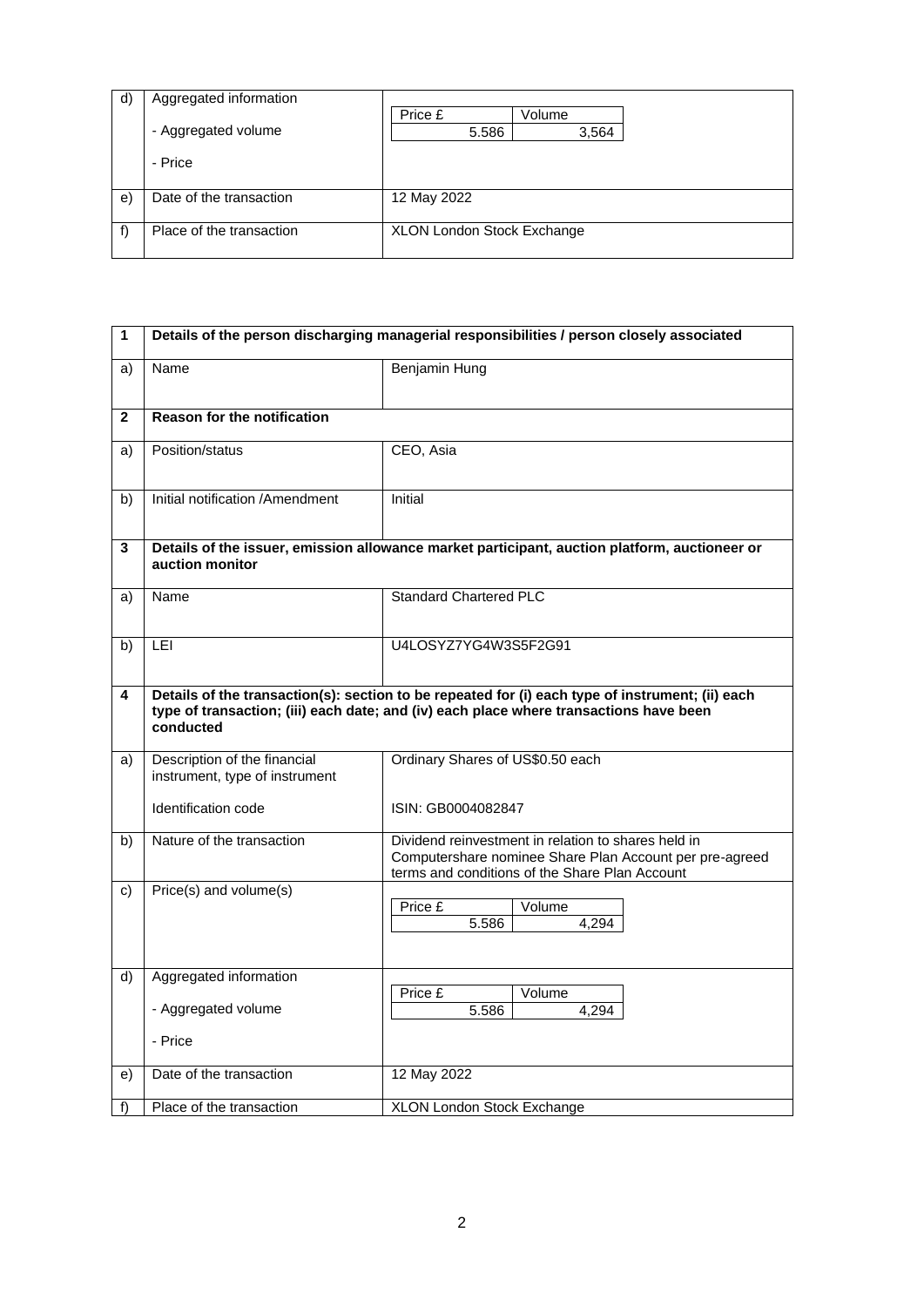| 1            | Details of the person discharging managerial responsibilities / person closely associated                        |                                                                                                                                                                                            |  |
|--------------|------------------------------------------------------------------------------------------------------------------|--------------------------------------------------------------------------------------------------------------------------------------------------------------------------------------------|--|
| a)           | Name                                                                                                             | <b>Bill Winters</b>                                                                                                                                                                        |  |
| $\mathbf{2}$ | <b>Reason for the notification</b>                                                                               |                                                                                                                                                                                            |  |
| a)           | Position/status                                                                                                  | <b>Group Chief Executive</b>                                                                                                                                                               |  |
| b)           | Initial notification /Amendment                                                                                  | <b>Initial</b>                                                                                                                                                                             |  |
| 3            | Details of the issuer, emission allowance market participant, auction platform, auctioneer or<br>auction monitor |                                                                                                                                                                                            |  |
| a)           | Name                                                                                                             | <b>Standard Chartered PLC</b>                                                                                                                                                              |  |
| b)           | LEI                                                                                                              | U4LOSYZ7YG4W3S5F2G91                                                                                                                                                                       |  |
| 4            | conducted                                                                                                        | Details of the transaction(s): section to be repeated for (i) each type of instrument; (ii) each<br>type of transaction; (iii) each date; and (iv) each place where transactions have been |  |
| a)           | Description of the financial<br>instrument, type of instrument<br>Identification code                            | Ordinary Shares of US\$0.50 each<br>ISIN: GB0004082847                                                                                                                                     |  |
| b)           | Nature of the transaction                                                                                        | Dividend reinvestment in relation to shares held in<br>Computershare nominee Share Plan Account per pre-agreed<br>terms and conditions of the Share Plan Account                           |  |
| C)           | Price(s) and volume(s)                                                                                           | Price £<br>Volume<br>5.586<br>7.407                                                                                                                                                        |  |
| d)           | Aggregated information<br>- Aggregated volume<br>- Price                                                         | Price £<br>Volume<br>5.586<br>7,407                                                                                                                                                        |  |
| e)           | Date of the transaction                                                                                          | 12 May 2022                                                                                                                                                                                |  |
| f)           | Place of the transaction                                                                                         | XLON London Stock Exchange                                                                                                                                                                 |  |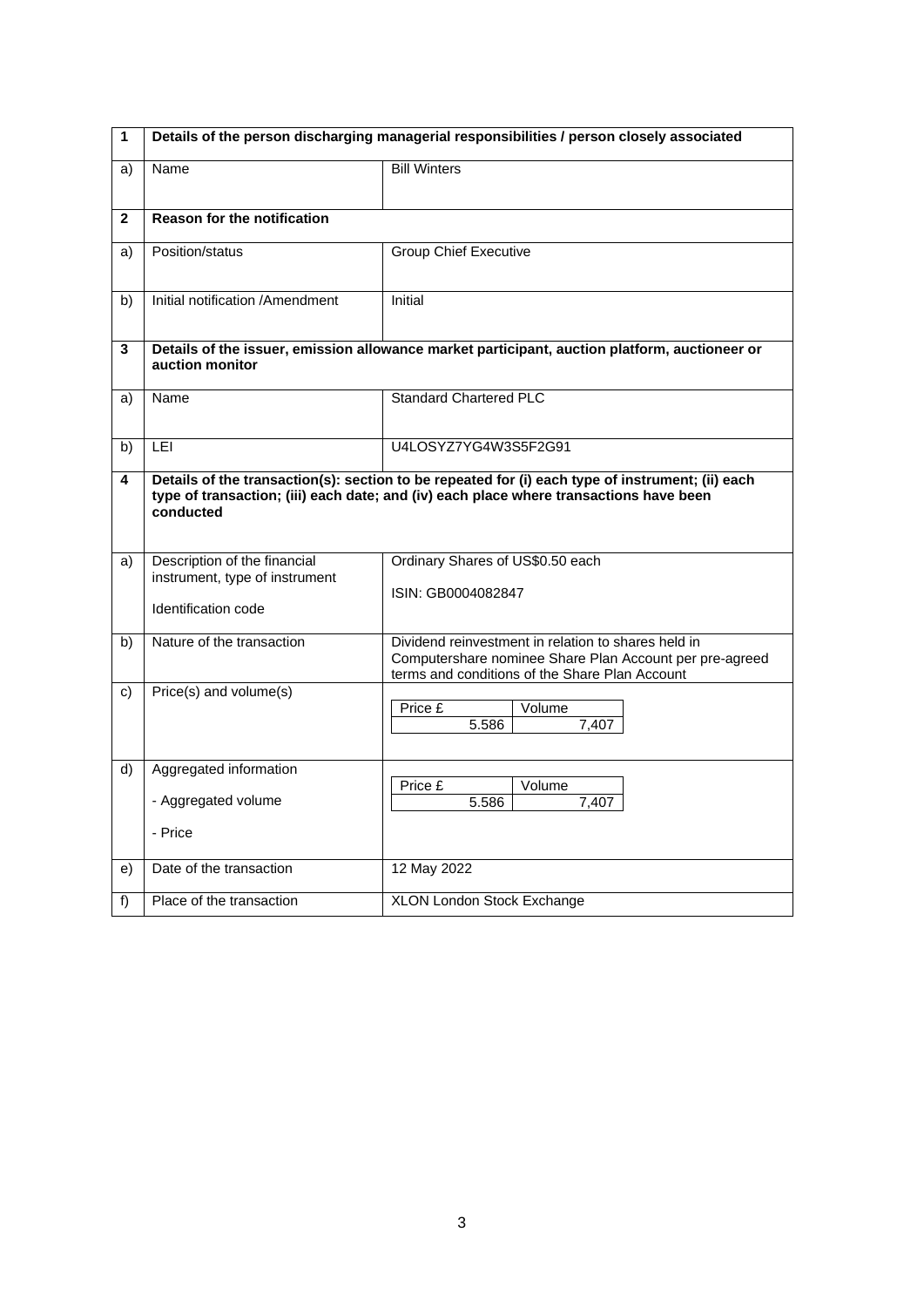| $\mathbf{1}$ | Details of the person discharging managerial responsibilities / person closely associated                        |                                                                                                                                                                                            |  |
|--------------|------------------------------------------------------------------------------------------------------------------|--------------------------------------------------------------------------------------------------------------------------------------------------------------------------------------------|--|
| a)           | Name                                                                                                             | <b>Judy Hsu</b>                                                                                                                                                                            |  |
| $\mathbf{2}$ | <b>Reason for the notification</b>                                                                               |                                                                                                                                                                                            |  |
| a)           | Position/status                                                                                                  | CEO, Consumer, Private and Business Banking                                                                                                                                                |  |
| b)           | Initial notification /Amendment                                                                                  | Initial                                                                                                                                                                                    |  |
| 3            | Details of the issuer, emission allowance market participant, auction platform, auctioneer or<br>auction monitor |                                                                                                                                                                                            |  |
| a)           | Name                                                                                                             | <b>Standard Chartered PLC</b>                                                                                                                                                              |  |
| b)           | LEI                                                                                                              | U4LOSYZ7YG4W3S5F2G91                                                                                                                                                                       |  |
| 4            | conducted                                                                                                        | Details of the transaction(s): section to be repeated for (i) each type of instrument; (ii) each<br>type of transaction; (iii) each date; and (iv) each place where transactions have been |  |
| a)           | Description of the financial<br>instrument, type of instrument                                                   | Ordinary Shares of US\$0.50 each                                                                                                                                                           |  |
|              | Identification code                                                                                              | ISIN: GB0004082847                                                                                                                                                                         |  |
| b)           | Nature of the transaction                                                                                        | Dividend reinvestment in relation to shares held in<br>Computershare nominee Share Plan Account per pre-agreed<br>terms and conditions of the Share Plan Account                           |  |
| C)           | Price(s) and volume(s)                                                                                           | Price £<br>Volume<br>5.586<br>3,849                                                                                                                                                        |  |
| d)           | Aggregated information<br>- Aggregated volume<br>- Price                                                         | Price £<br>Volume<br>5.586<br>3,849                                                                                                                                                        |  |
| e)           | Date of the transaction                                                                                          | 12 May 2022                                                                                                                                                                                |  |
| f)           | Place of the transaction                                                                                         | XLON London Stock Exchange                                                                                                                                                                 |  |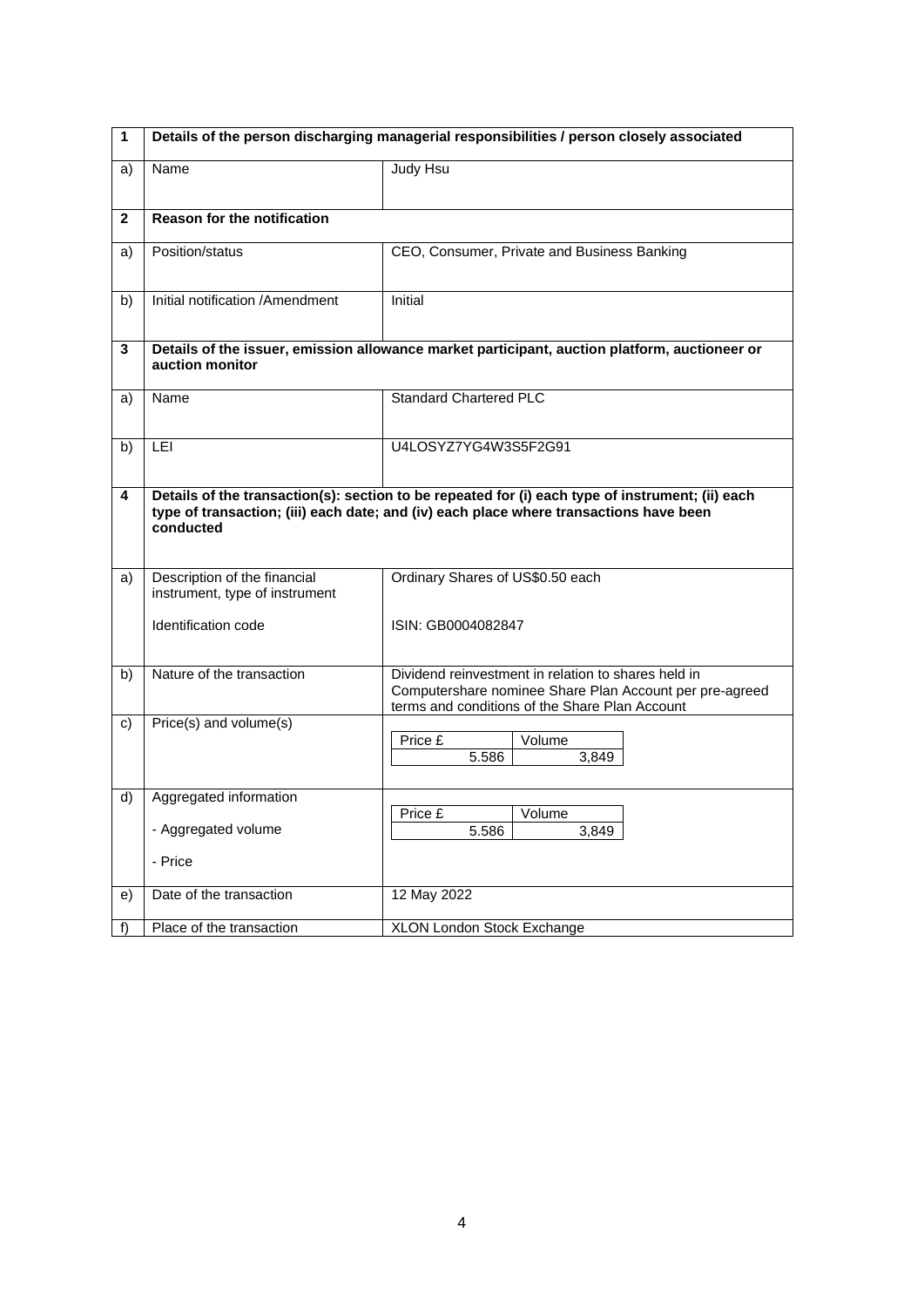| 1            | Details of the person discharging managerial responsibilities / person closely associated |                                                                                                                                                                                            |
|--------------|-------------------------------------------------------------------------------------------|--------------------------------------------------------------------------------------------------------------------------------------------------------------------------------------------|
| a)           | Name                                                                                      | <b>Mark Smith</b>                                                                                                                                                                          |
|              |                                                                                           |                                                                                                                                                                                            |
| $\mathbf{2}$ | <b>Reason for the notification</b>                                                        |                                                                                                                                                                                            |
| a)           | Position/status                                                                           | Group Chief Risk Officer                                                                                                                                                                   |
| b)           | Initial notification /Amendment                                                           | Initial                                                                                                                                                                                    |
| 3            | auction monitor                                                                           | Details of the issuer, emission allowance market participant, auction platform, auctioneer or                                                                                              |
| a)           | Name                                                                                      | <b>Standard Chartered PLC</b>                                                                                                                                                              |
| b)           | <b>LEI</b>                                                                                | U4LOSYZ7YG4W3S5F2G91                                                                                                                                                                       |
| 4            | conducted                                                                                 | Details of the transaction(s): section to be repeated for (i) each type of instrument; (ii) each<br>type of transaction; (iii) each date; and (iv) each place where transactions have been |
| a)           | Description of the financial<br>instrument, type of instrument                            | Ordinary Shares of US\$0.50 each                                                                                                                                                           |
|              | Identification code                                                                       | ISIN: GB0004082847                                                                                                                                                                         |
| b)           | Nature of the transaction                                                                 | Dividend reinvestment in relation to shares held in<br>Computershare nominee Share Plan Account per pre-agreed<br>terms and conditions of the Share Plan Account                           |
| C)           | Price(s) and volume(s)                                                                    | Price £<br>Volume<br>5.586<br>3,828                                                                                                                                                        |
| d)           | Aggregated information                                                                    |                                                                                                                                                                                            |
|              | - Aggregated volume                                                                       | Price £<br>Volume<br>5.586<br>3,828                                                                                                                                                        |
|              | - Price                                                                                   |                                                                                                                                                                                            |
| e)           | Date of the transaction                                                                   | 12 May 2022                                                                                                                                                                                |
| f)           | Place of the transaction                                                                  | XLON London Stock Exchange                                                                                                                                                                 |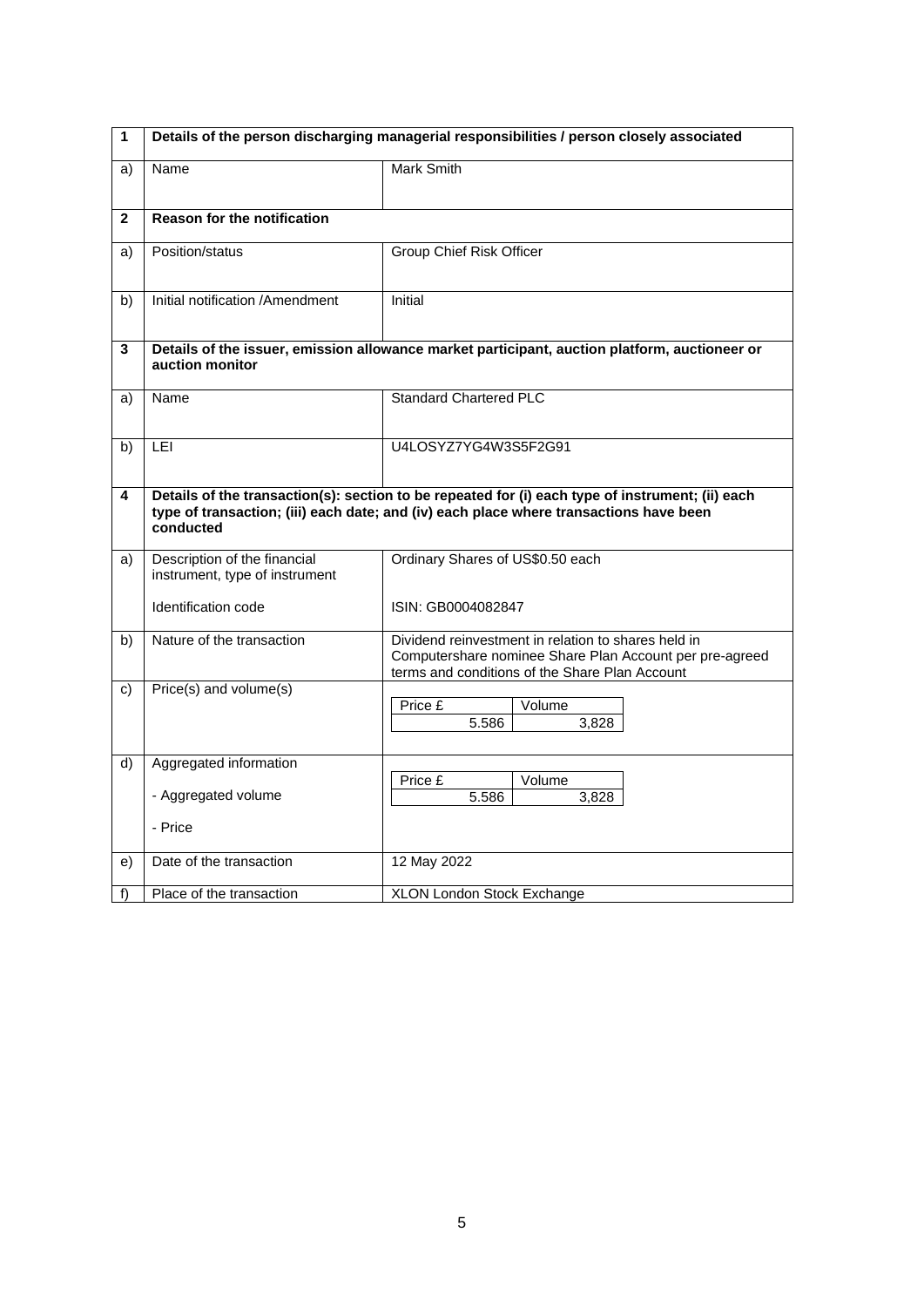| 1            | Details of the person discharging managerial responsibilities / person closely associated                        |                                                                                                                                                                                            |  |
|--------------|------------------------------------------------------------------------------------------------------------------|--------------------------------------------------------------------------------------------------------------------------------------------------------------------------------------------|--|
| a)           | Name                                                                                                             | Simon Cooper                                                                                                                                                                               |  |
| $\mathbf{2}$ | <b>Reason for the notification</b>                                                                               |                                                                                                                                                                                            |  |
| a)           | Position/status                                                                                                  | CEO, Corporate, Commercial & Institutional Banking and<br>Europe & Americas                                                                                                                |  |
| b)           | Initial notification /Amendment                                                                                  | Initial                                                                                                                                                                                    |  |
| 3            | Details of the issuer, emission allowance market participant, auction platform, auctioneer or<br>auction monitor |                                                                                                                                                                                            |  |
| a)           | Name                                                                                                             | <b>Standard Chartered PLC</b>                                                                                                                                                              |  |
| b)           | LEI                                                                                                              | U4LOSYZ7YG4W3S5F2G91                                                                                                                                                                       |  |
| 4            | conducted                                                                                                        | Details of the transaction(s): section to be repeated for (i) each type of instrument; (ii) each<br>type of transaction; (iii) each date; and (iv) each place where transactions have been |  |
| a)           | Description of the financial<br>instrument, type of instrument                                                   | Ordinary Shares of US\$0.50 each                                                                                                                                                           |  |
|              | Identification code                                                                                              | ISIN: GB0004082847                                                                                                                                                                         |  |
| b)           | Nature of the transaction                                                                                        | Dividend reinvestment in relation to shares held in<br>Computershare nominee Share Plan Account per pre-agreed<br>terms and conditions of the Share Plan Account                           |  |
| C)           | $Price(s)$ and volume $(s)$                                                                                      | Price $\overline{E}$<br>Volume<br>5.586<br>10,612                                                                                                                                          |  |
| d)           | Aggregated information                                                                                           | Price £<br>Volume                                                                                                                                                                          |  |
|              | - Aggregated volume                                                                                              | 5.586<br>10,612                                                                                                                                                                            |  |
|              | - Price                                                                                                          |                                                                                                                                                                                            |  |
| e)           | Date of the transaction                                                                                          | 12 May 2022                                                                                                                                                                                |  |
| f)           | Place of the transaction                                                                                         | XLON London Stock Exchange                                                                                                                                                                 |  |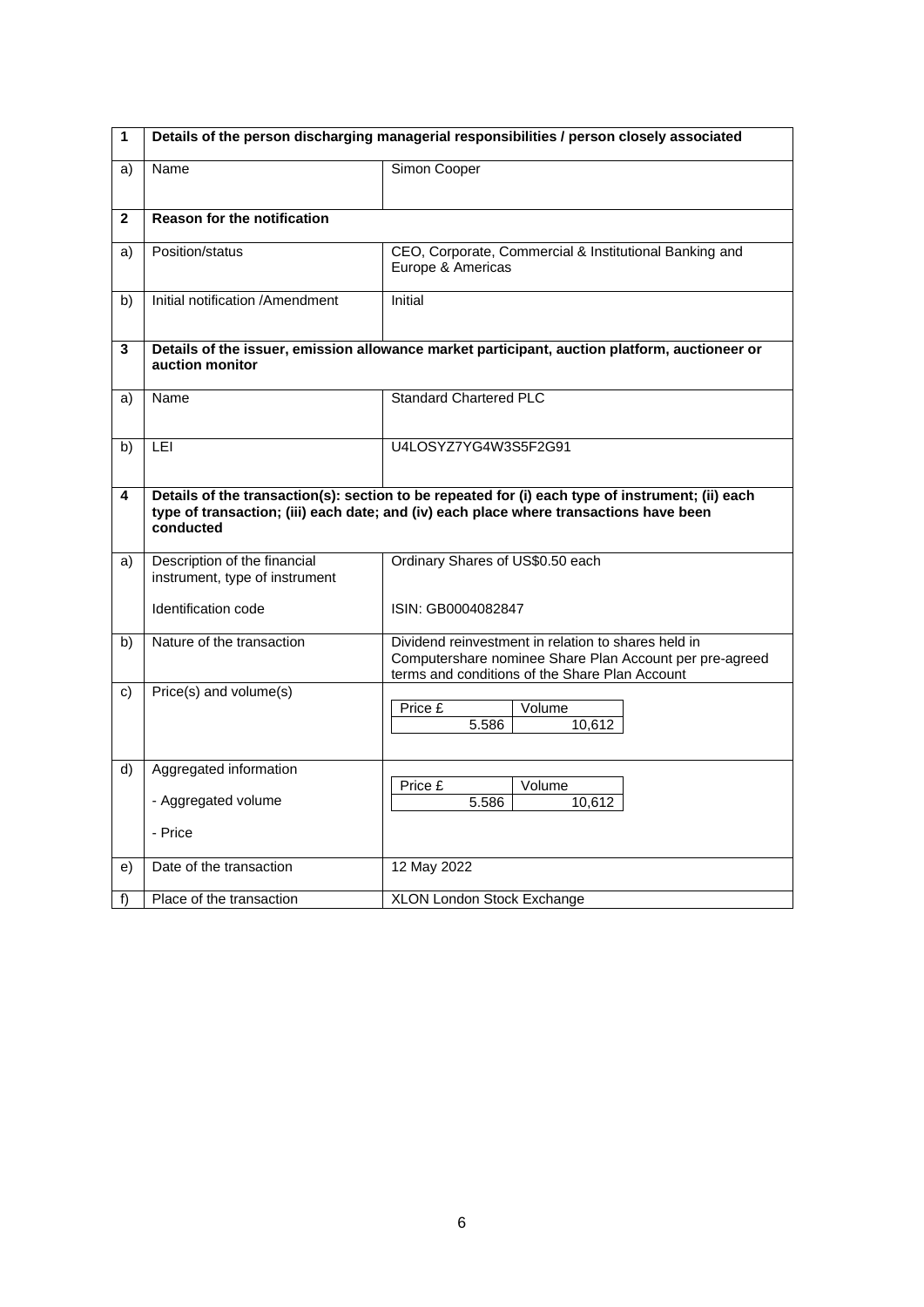| $\mathbf{1}$ | Details of the person discharging managerial responsibilities / person closely associated           |                                  |                                                                                                                                                                  |
|--------------|-----------------------------------------------------------------------------------------------------|----------------------------------|------------------------------------------------------------------------------------------------------------------------------------------------------------------|
| a)           | Name                                                                                                | <b>Sunil Kaushal</b>             |                                                                                                                                                                  |
| $\mathbf{2}$ | <b>Reason for the notification</b>                                                                  |                                  |                                                                                                                                                                  |
| a)           | Position/status                                                                                     | CEO, Africa & Middle East        |                                                                                                                                                                  |
| b)           | Initial notification /Amendment                                                                     | <b>Initial</b>                   |                                                                                                                                                                  |
| 3            | auction monitor                                                                                     |                                  | Details of the issuer, emission allowance market participant, auction platform, auctioneer or                                                                    |
| a)           | Name                                                                                                | <b>Standard Chartered PLC</b>    |                                                                                                                                                                  |
| b)           | LEI                                                                                                 | U4LOSYZ7YG4W3S5F2G91             |                                                                                                                                                                  |
| 4            | type of transaction; (iii) each date; and (iv) each place where transactions have been<br>conducted |                                  | Details of the transaction(s): section to be repeated for (i) each type of instrument; (ii) each                                                                 |
| a)           | Description of the financial<br>instrument, type of instrument                                      | Ordinary Shares of US\$0.50 each |                                                                                                                                                                  |
|              | Identification code                                                                                 | ISIN: GB0004082847               |                                                                                                                                                                  |
| b)           | Nature of the transaction                                                                           |                                  | Dividend reinvestment in relation to shares held in<br>Computershare nominee Share Plan Account per pre-agreed<br>terms and conditions of the Share Plan Account |
| C)           | Price(s) and volume(s)                                                                              | Price £<br>5.586                 | Volume<br>841                                                                                                                                                    |
| d)           | Aggregated information<br>- Aggregated volume                                                       | Price £<br>5.586                 | Volume<br>841                                                                                                                                                    |
|              | - Price                                                                                             |                                  |                                                                                                                                                                  |
| e)           | Date of the transaction                                                                             | 12 May 2022                      |                                                                                                                                                                  |
| f)           | Place of the transaction                                                                            | XLON London Stock Exchange       |                                                                                                                                                                  |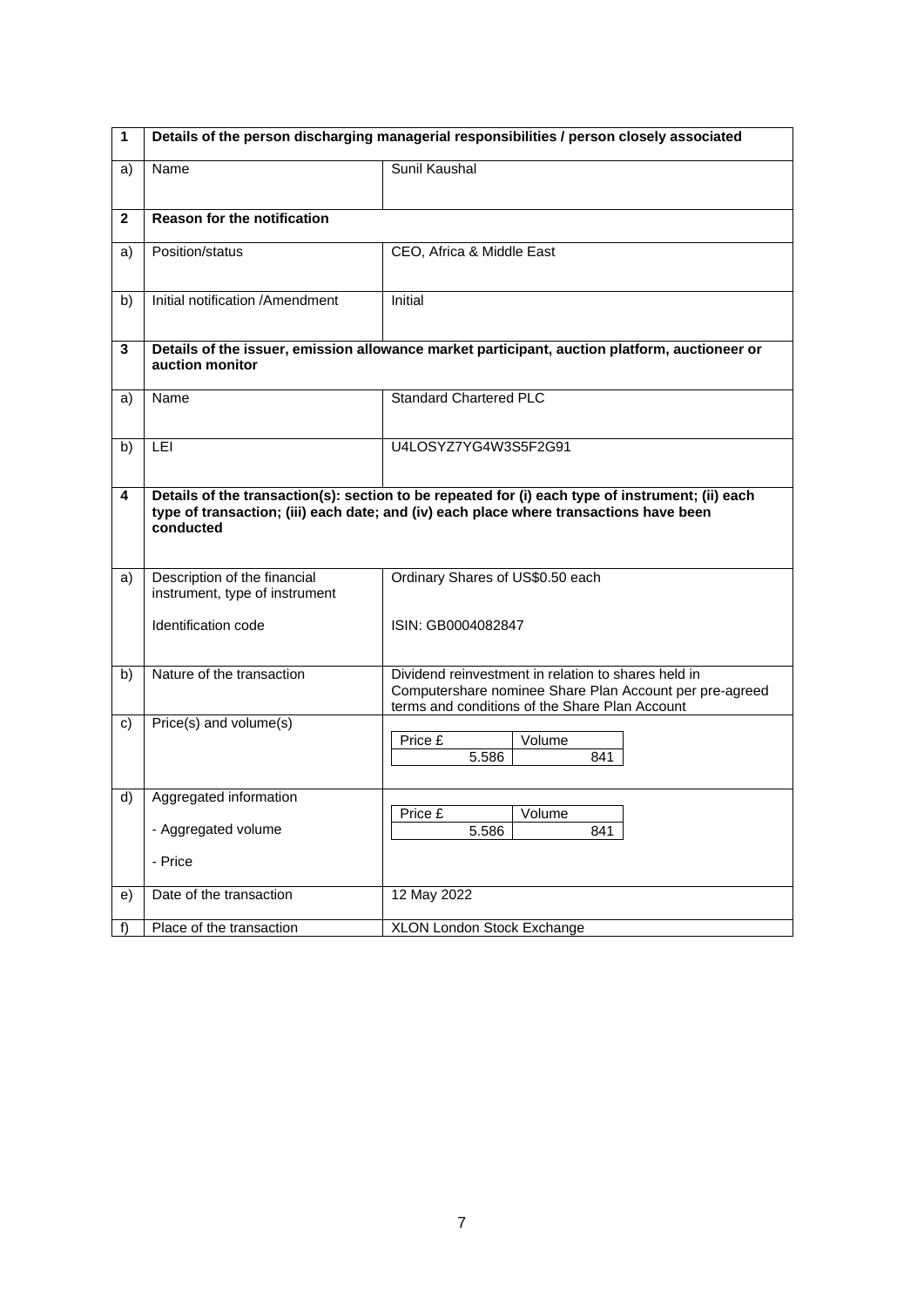| 1            | Details of the person discharging managerial responsibilities / person closely associated |                                                                                                                                                                                            |
|--------------|-------------------------------------------------------------------------------------------|--------------------------------------------------------------------------------------------------------------------------------------------------------------------------------------------|
| a)           | Name                                                                                      | Tanuj Kapilashrami                                                                                                                                                                         |
|              |                                                                                           |                                                                                                                                                                                            |
| $\mathbf{2}$ | <b>Reason for the notification</b>                                                        |                                                                                                                                                                                            |
| a)           | Position/status                                                                           | Group Head, Human Resources                                                                                                                                                                |
| b)           | Initial notification /Amendment                                                           | Initial                                                                                                                                                                                    |
| 3            | auction monitor                                                                           | Details of the issuer, emission allowance market participant, auction platform, auctioneer or                                                                                              |
| a)           | Name                                                                                      | <b>Standard Chartered PLC</b>                                                                                                                                                              |
| b)           | <b>LEI</b>                                                                                | U4LOSYZ7YG4W3S5F2G91                                                                                                                                                                       |
| 4            | conducted                                                                                 | Details of the transaction(s): section to be repeated for (i) each type of instrument; (ii) each<br>type of transaction; (iii) each date; and (iv) each place where transactions have been |
| a)           | Description of the financial<br>instrument, type of instrument                            | Ordinary Shares of US\$0.50 each                                                                                                                                                           |
|              | Identification code                                                                       | ISIN: GB0004082847                                                                                                                                                                         |
| b)           | Nature of the transaction                                                                 | Dividend reinvestment in relation to shares held in<br>Computershare nominee Share Plan Account per pre-agreed<br>terms and conditions of the Share Plan Account                           |
| C)           | Price(s) and volume(s)                                                                    | Price £<br>Volume<br>5.586<br>1.135                                                                                                                                                        |
| d)           | Aggregated information                                                                    |                                                                                                                                                                                            |
|              | - Aggregated volume                                                                       | Price £<br>Volume<br>5.586<br>1,135                                                                                                                                                        |
|              | - Price                                                                                   |                                                                                                                                                                                            |
| e)           | Date of the transaction                                                                   | 12 May 2022                                                                                                                                                                                |
| f)           | Place of the transaction                                                                  | XLON London Stock Exchange                                                                                                                                                                 |